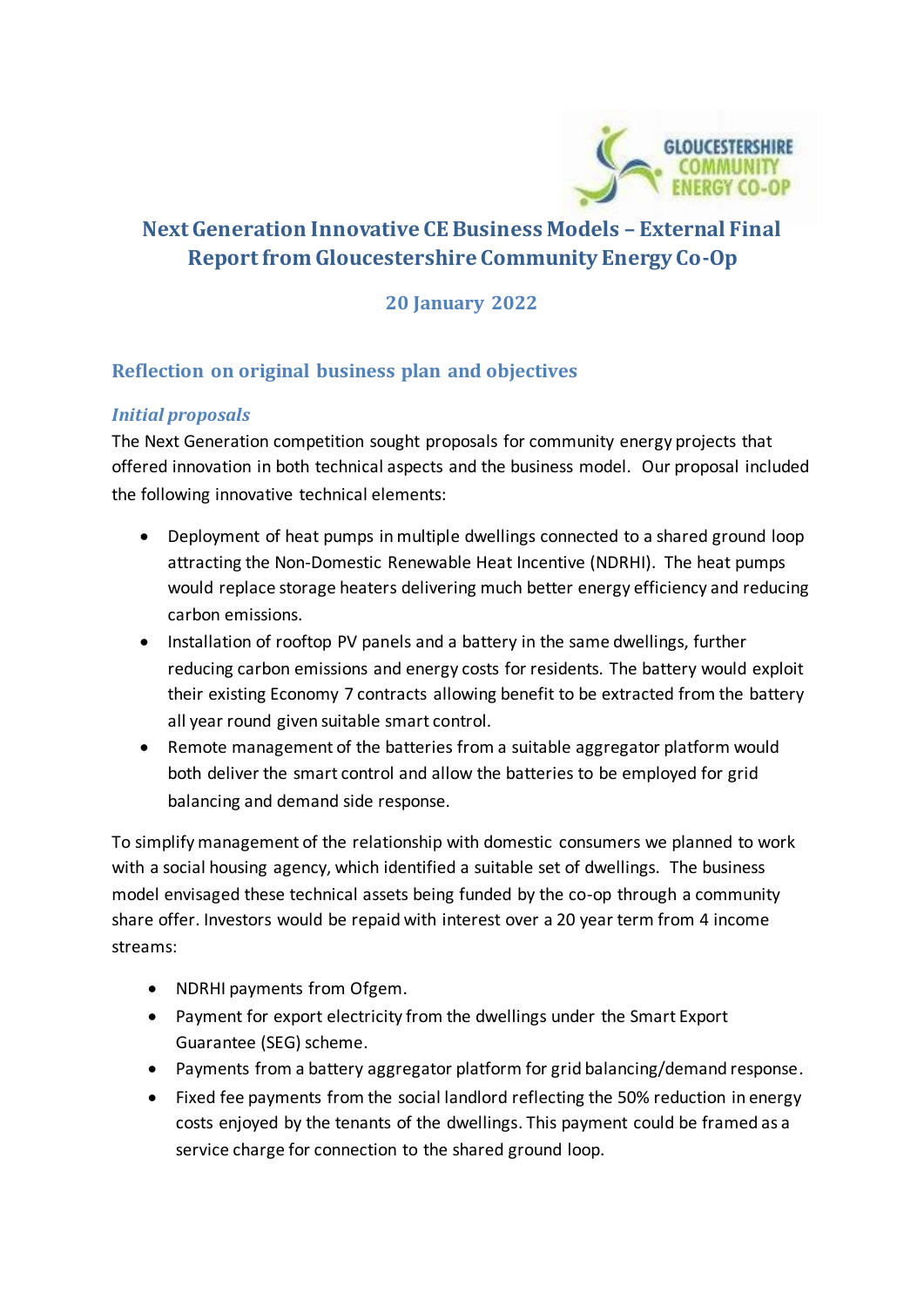A spreadsheet "PUBLIC-Battery-PV model Economy 7 shared loop BG tariffs.xlsx" is published alongside this document capturing this model. Note it does not necessarily reflect current asset costs or potential revenues.

With the social housing agency, we identified a pilot project in 7 dwellings which we envisaged would demonstrate the model, and establish the key legal relationships. This pilot project would have used a proportion of the Next Generation grant to reduce the capital costs allowing an attractive offer to the social housing agency. With that in place, we hoped to roll out the model on a larger scale, using economy of scale to make it a means of decarbonising gas-heated dwellings.

#### *Challenges and proposal evolution*

The first challenge to this plan was of course Covid. This obstructed dialogue with the social housing agency, which had other priorities. Combined with their complex decision making processes, this meant that little progress on building the partnership was achieved during 2020. A second setback was a decision by government (BEIS) not to extend the NDRHI beyond March 2021. This meant that the delays during 2020 made reliance on NDRHI in the business model unsafe.

To keep the project alive a decision was taken to replace the ground source heat pumps in the original technical solution with air source (ASHPs). This enabled the domestic RHI (DRHI) to be claimed, which had been extended by BEIS to 31 March 2022. However this version of RHI is less generous and payments only continue for 7 years. This change also degraded some of the case for involvement of a community energy co-op, since it is generally accepted that community ownership is necessary for a shared ground loop system, whereas ASHPs can be deployed on a single dwelling basis with no dependency on a shared resource.

During 2021 this ASHP based business model was refined, with some improvement as lower costs for PV and batteries were identified. However, it proved very difficult to reach a satisfactory legal agreement with the social housing agency. By late 2021 the impending cessation of DRHI with no replacement, and the termination of the Next Generation grant scheme at the end of 2021, made further execution of the project impossible.

## **Summary of key learning**

Our project did not fail because of a flaw in the original concept, it failed because of Covid, cessation of NDRHI and DRHI, and protracted decision-making by our prospective partner. Community energy in the UK has always struggled with unstable regulation (such as declining feed in tariffs) and probably will continue to do so wherever business models depend on government-funded incentive schemes. So the lesson is to get projects moving at the start of an incentive scheme in the hope of completion before it is impaired by degression or ceased.